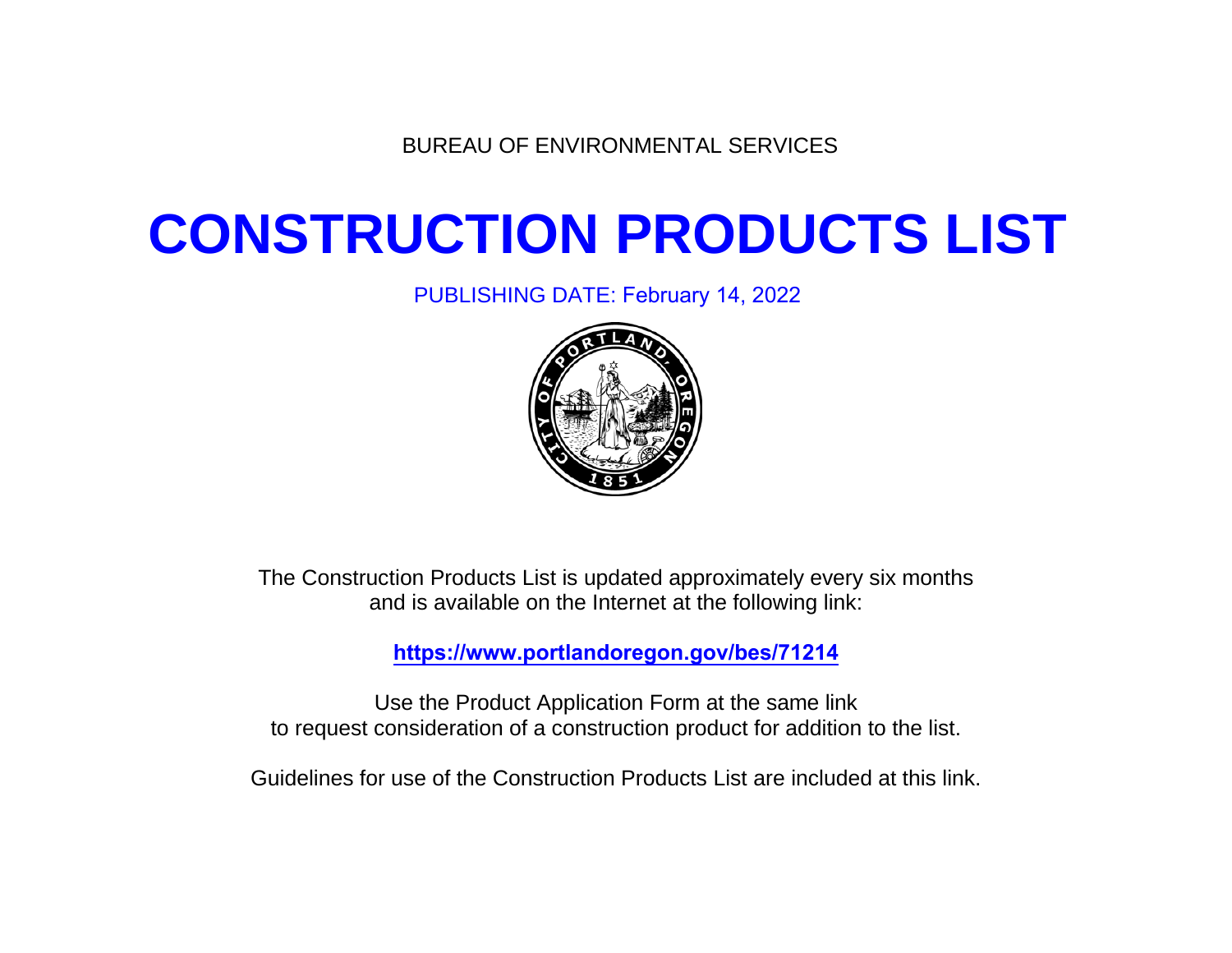| <b>STANDARD</b><br><b>SPEC NO.</b> | <b>CATEGORY</b>                                   | PRODUCT NAME AND PRODUCT<br><b>INFORMATION</b>                                                                                                                      | <b>LOCAL REPRESENTATIVE</b><br><b>AND/OR MANUFACTURER</b>                                                                                           | <b>EFFECTIVE</b><br><b>DATE</b> | <b>LIST</b>  | <b>REMARK</b>                                                                                         |
|------------------------------------|---------------------------------------------------|---------------------------------------------------------------------------------------------------------------------------------------------------------------------|-----------------------------------------------------------------------------------------------------------------------------------------------------|---------------------------------|--------------|-------------------------------------------------------------------------------------------------------|
| 00280.14(e)                        | Slope and Channel Lining Matting<br>Fasteners     | EcoStake                                                                                                                                                            | North American Green<br>5401 St. Wendel-Cynthiana Road<br>Poseyville, IN 47633<br>800-772-2040                                                      | 5/2016                          | $\mathsf{A}$ | The length must be verified.<br>Used with Type E and F Slope and Char                                 |
| 00350.00                           | Subgrade Geotextile                               | WSF 180 200 (ACF 180 200) Woven Geotextile                                                                                                                          | <b>ACF West Inc.</b><br>8951 SE 76th Dr.<br>Portland, OR 97206<br>503-771-5115                                                                      | 5/2016                          | A            | Use for separation; not acceptable for dr                                                             |
| 00350.00                           | HDPE Smooth Geomembrane Liner geomembrane liners) | Solmax Geomembrane Liner Technical Data<br>Sheet Generator (use to create all                                                                                       | <b>SOLMAX</b><br>19103 Gundle Rd<br>Houston, TX 77073<br>Mark Lally ph 281-230-2517<br>mlally@solmax.com                                            | 5/1/2021                        | A            | Vegetated stormwater facility geosynther                                                              |
| 00350.00                           | <b>HDPE Textured Geomembrane</b><br>Liner         | <b>Solmax Geomembrane Liner Technical Data</b><br>Sheet Generator (use to create all<br>geomembrane liners)                                                         | <b>SOLMAX</b><br>19103 Gundle Rd<br>Houston, TX 77073<br>Mark Lally ph 281-230-2517<br>mlally@solmax.com                                            | 5/1/2021                        | A            | Vegetated stormwater facility geosynthe<br>Groundwater protection                                     |
| 00445                              | Pipe                                              | <b>Channeline GRP Structural Liner</b>                                                                                                                              | Cassie Jordan<br><b>Pipe Reline Solutions</b><br>503-784-2547<br>cassie.jordan@piperelinesolutions.c<br>om.                                         | 12/2021                         | A            | Need product application from applicant<br>with application info).                                    |
| 00445.00                           | Cleanout                                          | <b>Cleanout Frame and Cover Product No.</b><br>00367103 (sign in with email<br>"julia.sheets@portlandoregon.gov" and<br>password "besCPL2016" to view product specs | HQ: 301 Spring Street<br>East Jordan, MI 49727<br>800-874-4100<br>Anders Jorgenson<br>Oregon Branch Manager<br>ph 503-774-4144<br>cell 503-367-7925 | 2/2021                          | A            | 6" sewer cleanout<br>18" diameter frame section; dipped coati<br>meets HS-20 load requirements; meets |
| 00445.00                           | <b>Field Fittings</b>                             | <b>Heavy Wall Gasketed Sewer Fittings ASTM</b><br><b>D3034 SDR 26</b>                                                                                               | Stan Roberts & Assoc., Inc.<br>1220 Round Table Dr.<br>Dallas, TX 75247-3504<br>214-637-2816<br>800-462-1195                                        | 5/2016                          | $\mathsf{A}$ | Heavy wall PVC fittings used when extra                                                               |
| 00445.00                           | <b>Field Fittings</b>                             | Gasketed Sewer Fittings ASTM D3034 SDR 35                                                                                                                           | Stan Roberts & Assoc., Inc.<br>1220 Round Table Dr.<br>Dallas, TX 75247-3504<br>214-637-2816<br>800-462-1195                                        | 5/2016                          | A            | Injection molded in sizes 4" - 12". Fabri                                                             |

LIST 'A' = APPROVED. MAY BE USED WITHOUT SAMPLES, TESTING, OR QUALITY COMPLIANCE CERTIFICATIONS. MAY NEED A FIELD INSPECTION REPORT.

| <b>REMARK</b> |  |
|---------------|--|
|               |  |

 $I$  and F Slope and Channel Lining Matting (coir)

on; not acceptable for drainage geotextile.

water facility geosynthetic liner

water facility geosynthetic liner tection

plication from applicant (update spec and category nfo).

me section; dipped coating; d requirements; meets ASTM A48

fittings used when extra heavy (SDR 26) is specified.

in sizes 4" - 12". Fabricated in sizes 15" - 36".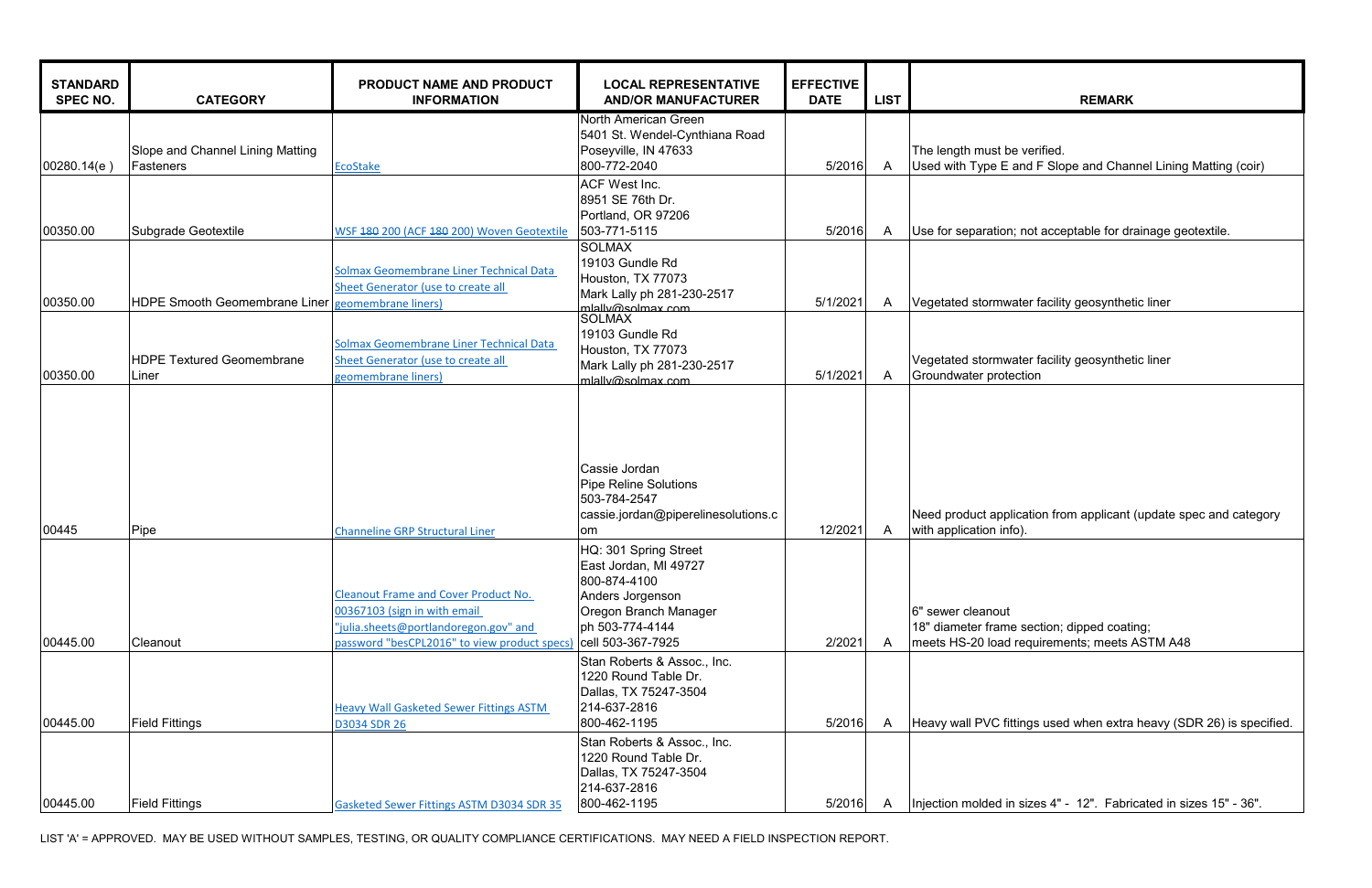| <b>STANDARD</b><br><b>SPEC NO.</b> | <b>CATEGORY</b>       | PRODUCT NAME AND PRODUCT<br><b>INFORMATION</b>                                                                                                                                                    | <b>LOCAL REPRESENTATIVE</b><br><b>AND/OR MANUFACTURER</b>                                                                                                                              | <b>EFFECTIVE</b><br><b>DATE</b> | <b>LIST</b>  | <b>REMARK</b>                                                                                                                                                                                                                                                 |
|------------------------------------|-----------------------|---------------------------------------------------------------------------------------------------------------------------------------------------------------------------------------------------|----------------------------------------------------------------------------------------------------------------------------------------------------------------------------------------|---------------------------------|--------------|---------------------------------------------------------------------------------------------------------------------------------------------------------------------------------------------------------------------------------------------------------------|
| 00445.00                           | <b>Field Fittings</b> | <b>Inserta Tee SDR 26</b>                                                                                                                                                                         | Inserta Tee<br>3707 24th Ave.<br>Forest Grove, OR 97116<br>503-357-2110<br>sales@insertatee.com                                                                                        | 5/2016                          | A            |                                                                                                                                                                                                                                                               |
| 00445.00                           | <b>Field Fittings</b> | <b>Inserta Tee SDR 35</b>                                                                                                                                                                         | Inserta Tee<br>3707 24th Ave.<br>Forest Grove, OR 97116<br>503-357-2110<br>sales@insertatee.com                                                                                        | 5/2016                          | A            |                                                                                                                                                                                                                                                               |
| 00445.00                           | <b>Field Fittings</b> | <b>Sanded Manhole Adapter Without Stop</b>                                                                                                                                                        | Michelle Blais-Lloyd<br><b>Western States Sales</b><br>7074 South 220th St<br>Kent, WA 98032<br>253-893-1695, 800-265-1815<br>info@multifittings.com<br>everyone@westernstatesales.com | 5/2016                          | $\mathsf{A}$ |                                                                                                                                                                                                                                                               |
| 00445.00                           | <b>Field Fittings</b> | Sanded C900 PVC Manhole Adapter (expand<br>'Short Form Specification' on table to view<br>specs or 'Certifications, Drawings, Catalogs';<br>supplier can provide submittal upon request)          | <b>Specified Fittings</b><br>164 W. Smith Road<br>Bellingham, WA 98226<br>Email: Sales@SpecFit.com<br>Phone: 360-398-7700                                                              | 5/2016                          | $\mathsf{A}$ | All fittings 4" - 48" shall be one-piece inje<br>from PVC meeting ASTM D1784; class 1<br>of DR51 to DR14; meet ANSI/AWWA C9<br>Solvent weld or gasket-end fittings optior<br>compatible with C-900 pipe. Gasket bells<br>D3139 and ASTM F477. Gaskets shall I |
| 00445.00                           | <b>Field Fittings</b> | Sanded SDR 35/26 PVC Manhole Adapters<br>(expand 'Short Form Specification' on table to<br>view specs or 'Certifications, Drawings,<br>Catalogs'; supplier can provide submittal upon<br>request) | <b>Specified Fittings</b><br>164 W. Smith Road<br>Bellingham, WA 98226<br>Email: Sales@SpecFit.com<br>Phone: 360-398-7700                                                              | 5/2016                          | A            | One-piece injection molded or fabricated<br>ASTM D1784.                                                                                                                                                                                                       |
| 00445.00                           | <b>Field Fittings</b> | MaxAdaptor                                                                                                                                                                                        | <b>Gripper Gasket LLC</b><br>1660 Leeson Lane<br>Corona, CA 92879<br>951-479-4999<br>sales@cimcosales.com                                                                              | 8/1/2020                        | A            |                                                                                                                                                                                                                                                               |
| 00445.00                           | <b>Field Fittings</b> | Tap-N-Tee Lateral / Saddle Connector                                                                                                                                                              | Joints Couplings<br>10699 Hickson Street, Suite 20<br>El Monte, CA 91731<br>626-448-2100<br>Rep: Tom Bea<br>info@jointscouplings.com                                                   | 1/2018                          | $\mathsf{A}$ |                                                                                                                                                                                                                                                               |

" shall be one-piece injection molded or fabricated ng ASTM D1784; class 150; conform to requirements 4; meet ANSI/AWWA C900 gasket-end fittings optional. Solvent weld bells shall be c-900 pipe. Gasket bells shall conform to ASTM  $M$  F477. Gaskets shall be locked-in style.

ion molded or fabricated from PVC compound meeting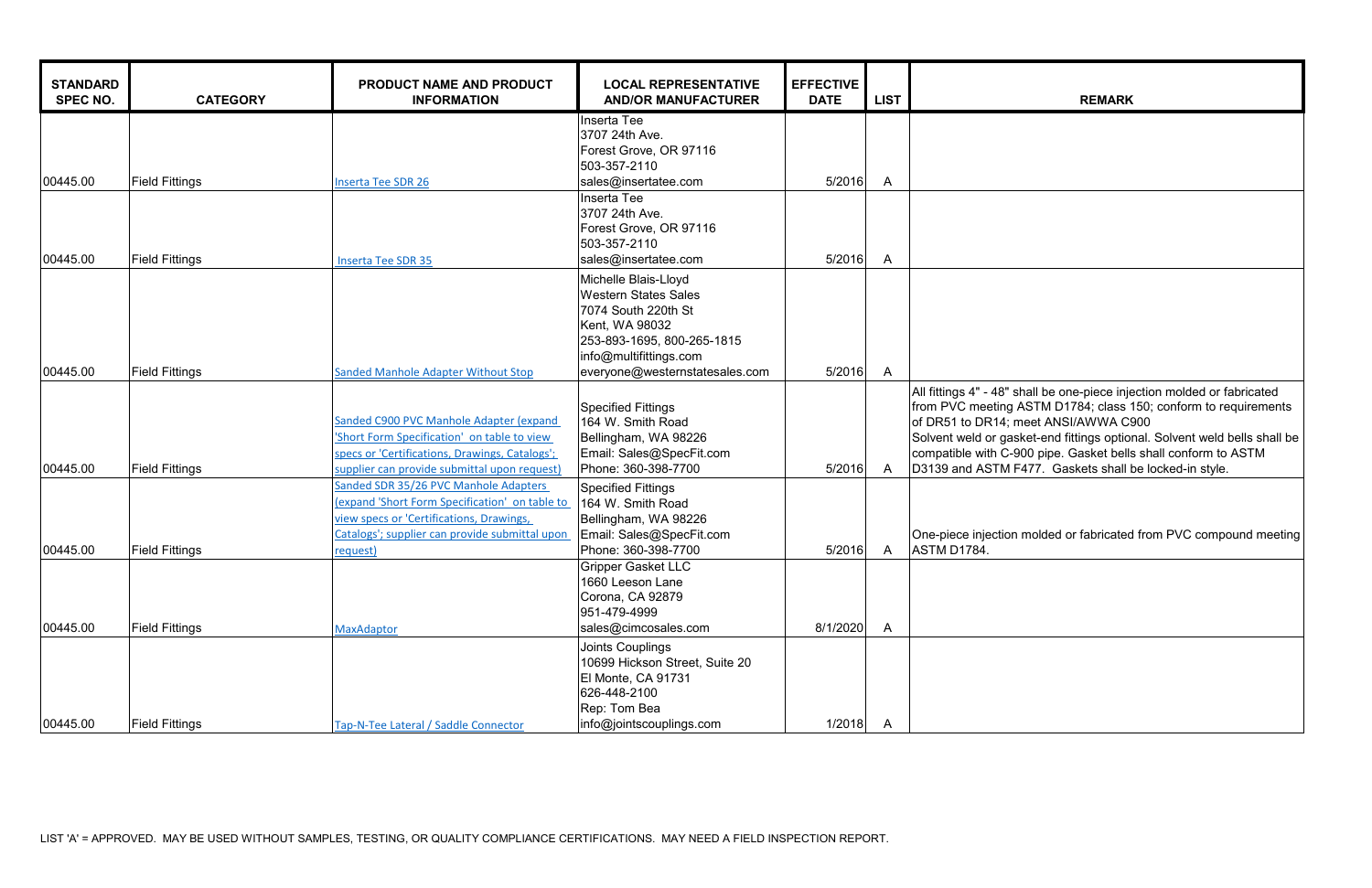| <b>STANDARD</b><br><b>SPEC NO.</b> | <b>CATEGORY</b>       | PRODUCT NAME AND PRODUCT<br><b>INFORMATION</b>        | <b>LOCAL REPRESENTATIVE</b><br><b>AND/OR MANUFACTURER</b>                | <b>EFFECTIVE</b><br><b>DATE</b> | <b>LIST</b>    | <b>REMARK</b>                                      |
|------------------------------------|-----------------------|-------------------------------------------------------|--------------------------------------------------------------------------|---------------------------------|----------------|----------------------------------------------------|
|                                    |                       |                                                       | Joints Couplings<br>10699 Hickson Street, Suite 20<br>El Monte, CA 91731 |                                 |                |                                                    |
|                                    |                       |                                                       | 626-448-2100                                                             |                                 |                |                                                    |
|                                    |                       |                                                       | Rep: Tom Bea                                                             |                                 |                |                                                    |
| 00445.00                           | <b>Field Fittings</b> | <b>Calder Repair Coupler</b>                          | info@jointscouplings.com                                                 | 10/2018                         | $\overline{A}$ |                                                    |
|                                    |                       |                                                       | High Country Fusion Company, Inc.                                        |                                 |                |                                                    |
|                                    |                       | ASTM F714, SDR 26/ 21/ 17/ 11 (see links              | Northwest sales: Redmond, WA                                             |                                 |                |                                                    |
|                                    |                       | for JM Eagle and Performance Pipe HDPE   Rick Nabseth |                                                                          |                                 |                |                                                    |
| 00445.00                           | <b>HDPE Pipe</b>      | pipe)                                                 | 425-577-4633                                                             | 5/2016                          | $\overline{A}$ |                                                    |
|                                    |                       |                                                       | <b>JM Eagle</b>                                                          |                                 |                |                                                    |
|                                    |                       |                                                       | HQ: 5200 West Century Blvd                                               |                                 |                |                                                    |
|                                    |                       |                                                       | Los Angeles, CA 90045                                                    |                                 |                |                                                    |
|                                    |                       |                                                       | 800-621-444                                                              |                                 |                |                                                    |
|                                    |                       | <b>ASTM F714,</b>                                     | Oregon Rep: Tom Flor                                                     |                                 |                |                                                    |
| 00445.00                           | <b>HDPE Pipe</b>      | DR 26/21/17/11                                        | 206-779-7611                                                             | 5/2016                          | $\mathsf{A}$   |                                                    |
|                                    |                       |                                                       | Core & Main                                                              |                                 |                |                                                    |
|                                    |                       |                                                       | 6720 McEwan Rd                                                           |                                 |                |                                                    |
|                                    |                       |                                                       | Lake Oswego, OR 97035                                                    |                                 |                |                                                    |
|                                    |                       |                                                       | Rose Murphy                                                              |                                 |                |                                                    |
|                                    |                       |                                                       | 503-750-7006                                                             |                                 |                |                                                    |
| 00445.00                           | <b>HDPE Pipe</b>      | <b>ASTM F714, DR 17</b>                               | https://infrapipes.com/sclairpipe/                                       | 11/1/2020                       | $\mathsf{A}$   | Sclairpipe                                         |
|                                    |                       |                                                       | Performance Pipe                                                         |                                 |                |                                                    |
|                                    |                       |                                                       | 5085 West Park Boulevard, Suite<br>500                                   |                                 |                |                                                    |
|                                    |                       |                                                       | Plano, TX 75093                                                          |                                 |                |                                                    |
| 00445.00                           | <b>HDPE Pipe</b>      | <b>ASTM F714,</b><br>DR 26/21/17/11                   | 800-233-6495                                                             | 5/2016                          | $\mathsf{A}$   |                                                    |
|                                    |                       |                                                       | <b>JM Eagle</b>                                                          |                                 |                |                                                    |
|                                    |                       |                                                       | HQ: 5200 West Century Blvd                                               |                                 |                |                                                    |
|                                    |                       |                                                       | Los Angeles, CA 90045                                                    |                                 |                |                                                    |
|                                    |                       |                                                       | 800-621-444                                                              |                                 |                |                                                    |
|                                    |                       |                                                       | Oregon Rep: Tom Flor                                                     |                                 |                |                                                    |
| 00445.00                           | <b>PVC Pipe</b>       | Big Blue, C905 PVC Pipe                               | 206-779-7611                                                             | 5/2016                          | $\mathsf{A}$   | Gaskets meet ASTM F477 and joints meet ASTM D3139. |
|                                    |                       |                                                       | <b>JM Eagle</b>                                                          |                                 |                |                                                    |
|                                    |                       |                                                       | HQ: 5200 West Century Blvd                                               |                                 |                |                                                    |
|                                    |                       |                                                       | Los Angeles, CA 90045                                                    |                                 |                |                                                    |
|                                    |                       |                                                       | 800-621-444                                                              |                                 |                |                                                    |
|                                    |                       |                                                       | Oregon Rep: Tom Flor                                                     |                                 |                |                                                    |
| 00445.00                           | <b>PVC Pipe</b>       | <b>ASTM D3034 SDR26 &amp; SDR35</b>                   | 206-779-7611                                                             | 5/2016                          | A              |                                                    |

| <b>REMARK</b>                       |
|-------------------------------------|
|                                     |
|                                     |
|                                     |
|                                     |
|                                     |
|                                     |
|                                     |
|                                     |
|                                     |
|                                     |
|                                     |
|                                     |
|                                     |
|                                     |
| TM F477 and joints meet ASTM D3139. |
|                                     |
|                                     |
|                                     |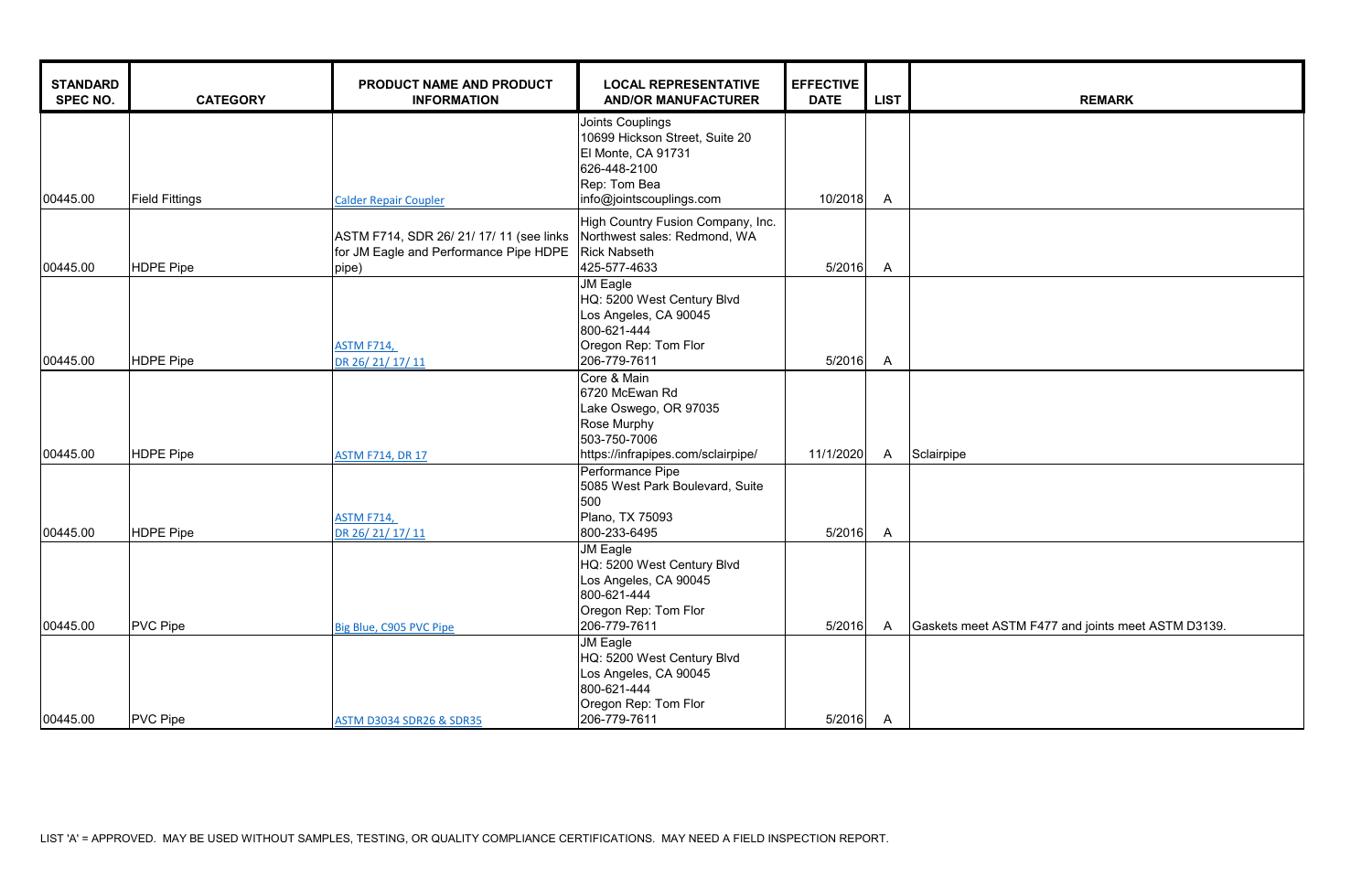| <b>REMARK</b>                                                                                                                |  |  |  |  |  |  |
|------------------------------------------------------------------------------------------------------------------------------|--|--|--|--|--|--|
|                                                                                                                              |  |  |  |  |  |  |
|                                                                                                                              |  |  |  |  |  |  |
|                                                                                                                              |  |  |  |  |  |  |
|                                                                                                                              |  |  |  |  |  |  |
|                                                                                                                              |  |  |  |  |  |  |
|                                                                                                                              |  |  |  |  |  |  |
|                                                                                                                              |  |  |  |  |  |  |
|                                                                                                                              |  |  |  |  |  |  |
| Original OMNI Marker Balls are approved but not supported by vendor.<br>Vendor offers the OMNI Marker II Balls at this time. |  |  |  |  |  |  |
|                                                                                                                              |  |  |  |  |  |  |
|                                                                                                                              |  |  |  |  |  |  |
|                                                                                                                              |  |  |  |  |  |  |
|                                                                                                                              |  |  |  |  |  |  |
|                                                                                                                              |  |  |  |  |  |  |
|                                                                                                                              |  |  |  |  |  |  |
|                                                                                                                              |  |  |  |  |  |  |
| Green A-Tag is for sewers.                                                                                                   |  |  |  |  |  |  |
|                                                                                                                              |  |  |  |  |  |  |
|                                                                                                                              |  |  |  |  |  |  |
|                                                                                                                              |  |  |  |  |  |  |
|                                                                                                                              |  |  |  |  |  |  |
|                                                                                                                              |  |  |  |  |  |  |
| Must include locking bolt or tether.                                                                                         |  |  |  |  |  |  |
|                                                                                                                              |  |  |  |  |  |  |
|                                                                                                                              |  |  |  |  |  |  |
|                                                                                                                              |  |  |  |  |  |  |
| Must include locking bolt or tether.                                                                                         |  |  |  |  |  |  |
|                                                                                                                              |  |  |  |  |  |  |
|                                                                                                                              |  |  |  |  |  |  |
|                                                                                                                              |  |  |  |  |  |  |
|                                                                                                                              |  |  |  |  |  |  |
| Must include locking bolt or tether.                                                                                         |  |  |  |  |  |  |
|                                                                                                                              |  |  |  |  |  |  |

| <b>STANDARD</b><br><b>SPEC NO.</b> | <b>CATEGORY</b>                                    | PRODUCT NAME AND PRODUCT<br><b>INFORMATION</b>                                                                                                                                                           | <b>LOCAL REPRESENTATIVE</b><br><b>AND/OR MANUFACTURER</b>                                                                                                                                                            | <b>EFFECTIVE</b><br><b>DATE</b> | <b>LIST</b>  | <b>REMARK</b>                                                                      |
|------------------------------------|----------------------------------------------------|----------------------------------------------------------------------------------------------------------------------------------------------------------------------------------------------------------|----------------------------------------------------------------------------------------------------------------------------------------------------------------------------------------------------------------------|---------------------------------|--------------|------------------------------------------------------------------------------------|
| 00445.00                           | <b>PVC Pipe</b>                                    | SANI-21 ASTM D3034 SDR35/26                                                                                                                                                                              | <b>Diamond Plastics Corporation</b><br>1212 Johnstown Road<br>Grand Island, Nebraska 68803<br>Phone: 800-782-7473<br>Local Rep Mark Wright<br>PO Box 727, Hillsboro, OR 97123<br>503-521-8892<br>markewright@msn.com | 5/2016                          | A            |                                                                                    |
| 00446.00                           | <b>Electronic Locating Materials</b>               | <b>OMNI Marker Balls</b>                                                                                                                                                                                 | <b>Instrument Technology Corp</b><br><b>Tempo-A Textron Company</b><br>PO Box 1944<br>Sebastopol, CA 95473<br>800-519-1998                                                                                           | 5/2016                          | $\mathsf{A}$ | Original OMNI Marker Balls are approve<br>Vendor offers the OMNI Marker II Balls a |
| 00446.00                           | <b>Electronic Locating Materials</b>               | <b>OMNI Marker II Balls</b>                                                                                                                                                                              | <b>Tempo Communications</b><br>1390 Aspen Way<br>Vista, CA, 92081<br>800-642-2155<br>Sales@tempocom.com                                                                                                              | 7/2020                          | A            |                                                                                    |
|                                    |                                                    |                                                                                                                                                                                                          | Rhino Marking & Protection Systems<br>10740 Lyndale Ave S., Suite 16W<br>Bloomington, MN 55420<br>800-522-4343                                                                                                       |                                 |              |                                                                                    |
| 00446.00                           | Visual Identification Materials                    | <b>Rhino A-Tag Sewer Markers</b><br>Type Beehive, Inlet Grate and Frame Product<br>No. 3700 O (sign in with email<br>julia.sheets@portlandoregon.gov" and<br>password "besCPL2016", then search for 3700 | www. RhinoMarkers.com<br>East Jordan Iron Works<br>HQ: 301 Spring Street<br>East Jordan, MI 49727<br>800-874-4100<br><b>Frank Ray</b><br>Oregon Sales Rep.<br>ph 503-550-1828                                        | 5/2016                          | A            | Green A-Tag is for sewers.                                                         |
| 00470.00                           | Inlet Frames and Grates                            | O to view product specs)                                                                                                                                                                                 | fax 231-536-4442<br>Neenah Enterprises, Inc.<br>2121 Brooks Ave.<br>Neenah, WI 54956<br>Oregon Rep - Julie Chung<br>646-226-4570                                                                                     | 5/2016                          | A            | Must include locking bolt or tether.                                               |
| 00470.00<br>00470.00               | Inlet Frames and Grates<br>Inlet Frames and Grates | Type Beehive, Grate R-2560-A and Inlet Frame<br>Type Beehive, 23"x6" Grate and Manhole Ring                                                                                                              | 503-296-2100<br><b>Olympic Foundry</b><br>6530 NE 42nd Ave<br>Portland 97218<br>Sue Barmon,<br>Portland Branch Manager<br>503-281-3381                                                                               | 5/2016<br>5/2016                | A<br>A       | Must include locking bolt or tether.<br>Must include locking bolt or tether.       |